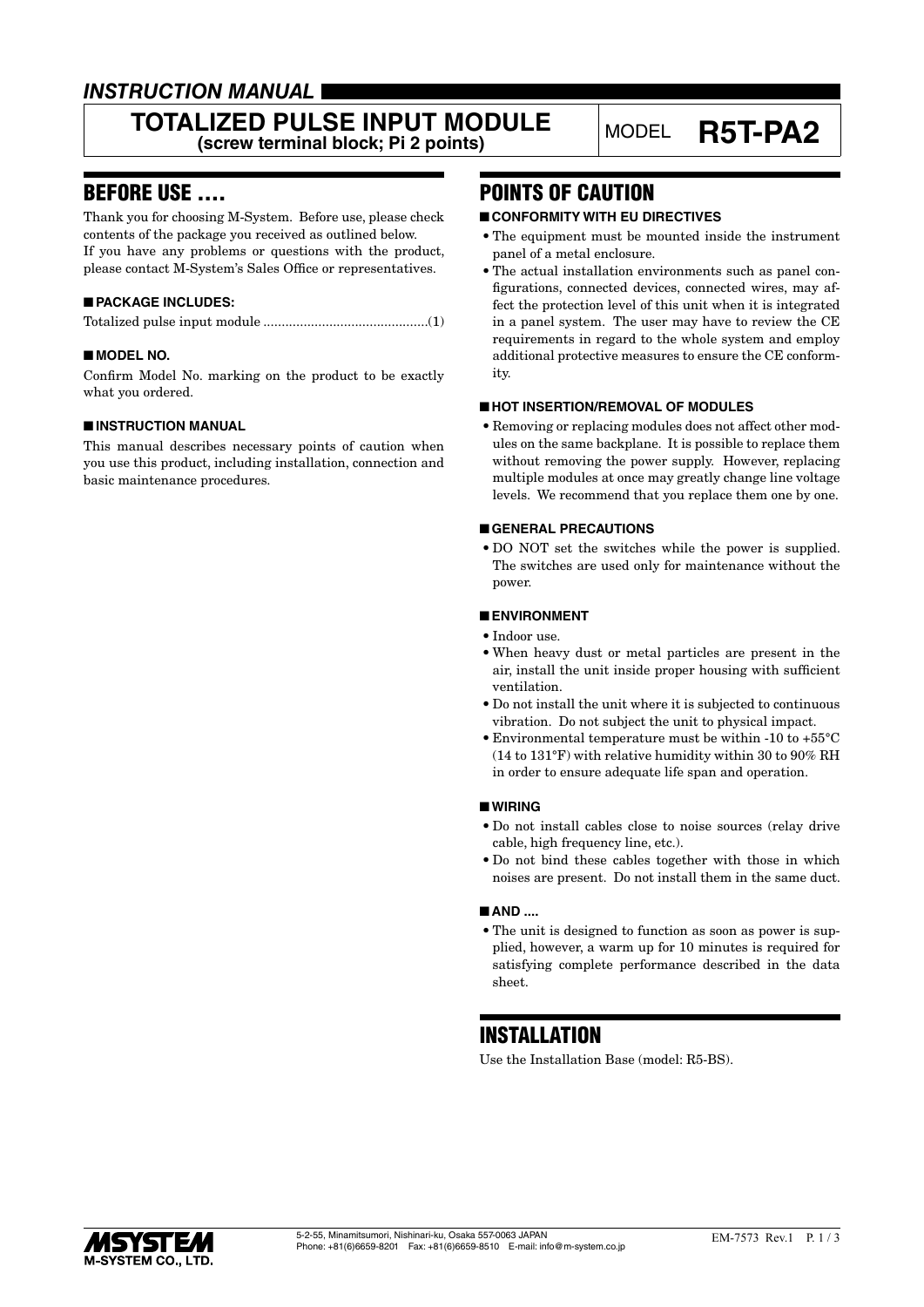RUN

Status Indicator LED

RUN LED

4

2)||(3

1

5) 1 6

### COMPONENT IDENTIFICATION

### ■ SIDE VIEW ■<br>■ FRONT VIEW



Counter Reset SW is normally OFF during operation. Note 1: Counter Reset SW is normally OFF during operation. Note 2: Be sure to set unused SW1 through 7 to OFF.

### ■ **STATUS INDICATOR LED**

**RUN indicator**: Bi-color (red/green) LED;

- Red when the bus A operates normally;
- Green when the bus B operates normally;
- Amber when both buses operate normally.

**Input status indicator**: Red LED; turns on with the inputs supplied.

# PC CONFIGURATOR

With configurator software, settings shown below are available. Refer to the software manual of R5CON for detailed operation.

#### ■ **CHANNEL INDIVIDUAL SETTING**

| PARAMETER | <b>AVAILABLE RANGE</b> | DEFAULT SETTING |
|-----------|------------------------|-----------------|
| Span      | 100 to 60000           | 0000            |